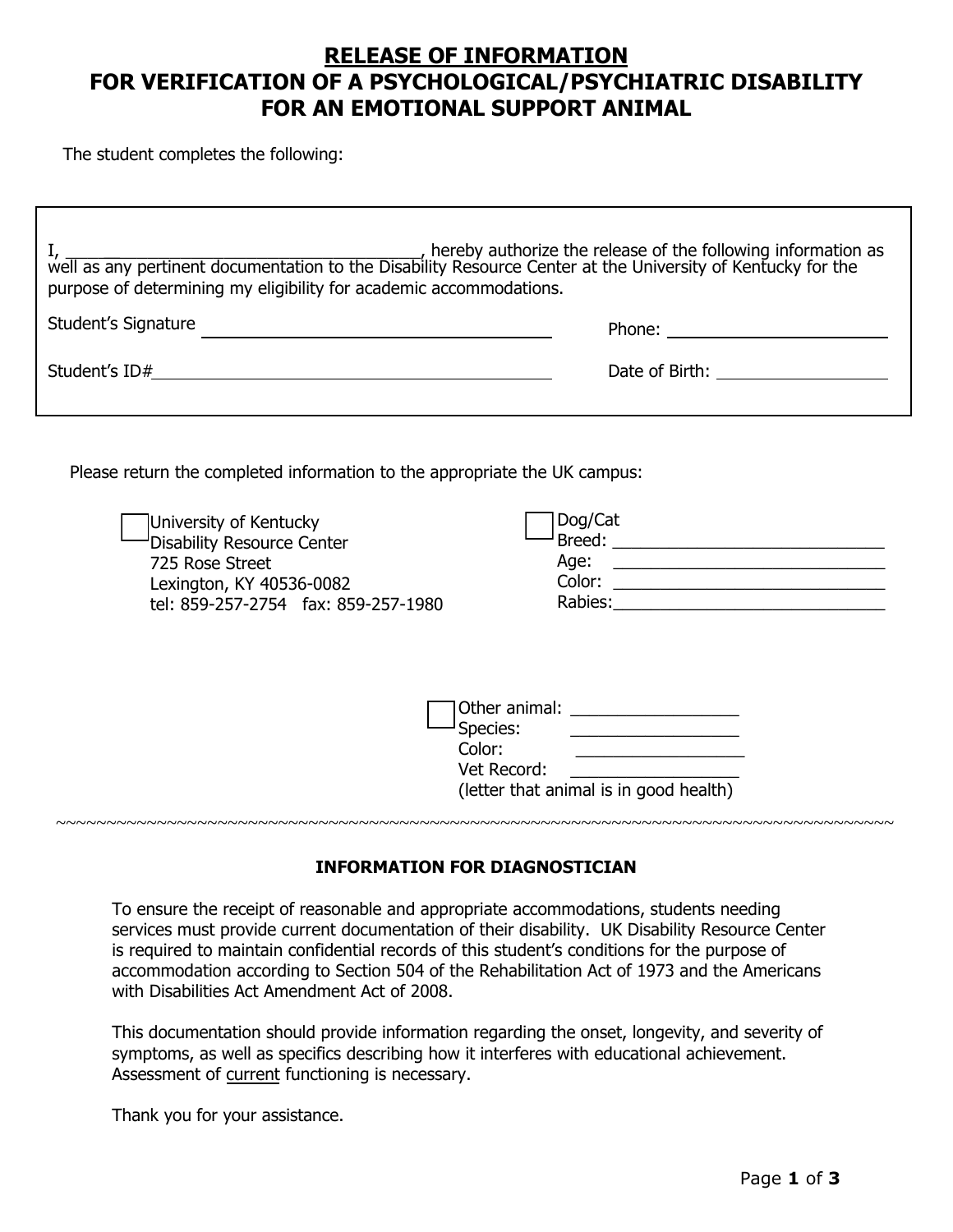#### **University of Kentucky Disability Resource Center DOCUMENTATION OF A PSYCHOLOGICAL/PSYCHIATRIC DISABILITY FOR AN EMOTIONAL SUPPORT ANIMAL**

The Disability Resource Center (DRC) at the University of Kentucky (UK) complies with all federal and state disability laws to ensure equal access for qualifying persons with a disability to educational programs, services, and activities. Please complete the form below to assist DRC in determining appropriate and reasonable disability accommodations for a Support Animal. To be considered for an Support Animal accommodation, the University requires documentation of the student's current condition from the treating licensed clinical professional. This provider must be thoroughly familiar with the student's condition and functional limitations. Please complete this form in total. Additional pages may be attached.

## **Only a primary physician licensed psychologist, psychiatrist, licensed clinical social worker, or licensed mental health counselor are welcome to complete this form:**

\_\_\_\_\_\_\_\_\_\_\_\_\_\_\_\_\_\_\_\_\_\_\_\_\_\_\_\_\_\_\_\_\_\_\_\_\_\_\_\_\_\_\_\_\_\_\_\_\_\_\_\_\_\_\_\_\_\_\_\_\_\_\_\_\_\_\_\_\_\_

## **Student's Name:** <u>and the student's</u> notation of the student's notation of the student's student of the student of the student of the student of the student of the student of the student of the student of the student of t

1. Specific diagnosis/disability (include DSM-5 diagnostic code)

2. Date of diagnosis\_\_\_\_\_\_\_\_\_\_\_\_\_\_\_\_\_\_\_\_\_\_\_\_\_\_\_\_\_\_\_\_\_\_\_\_\_\_\_\_\_\_\_\_\_\_\_\_\_\_\_\_\_\_

3. Expected duration of the condition **of the condition** 

4. Procedures/assessments used to diagnose this condition (**ATTACH COPIES** of any psychological evaluation used in making/confirming diagnosis.)

\_\_\_\_\_\_\_\_\_\_\_\_\_\_\_\_\_\_\_\_\_\_\_\_\_\_\_\_\_\_\_\_\_\_\_\_\_\_\_\_\_\_\_\_\_\_\_\_\_\_\_\_\_\_\_\_\_\_\_\_\_\_\_\_\_\_\_\_\_\_ \_\_\_\_\_\_\_\_\_\_\_\_\_\_\_\_\_\_\_\_\_\_\_\_\_\_\_\_\_\_\_\_\_\_\_\_\_\_\_\_\_\_\_\_\_\_\_\_\_\_\_\_\_\_\_\_\_\_\_\_\_\_\_\_\_\_\_\_\_\_

\_\_\_\_\_\_\_\_\_\_\_\_\_\_\_\_\_\_\_\_\_\_\_\_\_\_\_\_\_\_\_\_\_\_\_\_\_\_\_\_\_\_\_\_\_\_\_\_\_\_\_\_\_\_\_\_\_\_\_\_\_\_\_\_\_\_\_\_\_\_

\_\_\_\_\_\_\_\_\_\_\_\_\_\_\_\_\_\_\_\_\_\_\_\_\_\_\_\_\_\_\_\_\_\_\_\_\_\_\_\_\_\_\_\_\_\_\_\_\_\_\_\_\_\_\_\_\_\_\_\_\_\_\_\_\_\_\_\_\_\_

\_\_\_\_\_\_\_\_\_\_\_\_\_\_\_\_\_\_\_\_\_\_\_\_\_\_\_\_\_\_\_\_\_\_\_\_\_\_\_\_\_\_\_\_\_\_\_\_\_\_\_\_\_\_\_\_\_\_\_\_\_\_\_\_\_\_\_\_\_\_

\_\_\_\_\_\_\_\_\_\_\_\_\_\_\_\_\_\_\_\_\_\_\_\_\_\_\_\_\_\_\_\_\_\_\_\_\_\_\_\_\_\_\_\_\_\_\_\_\_\_\_\_\_\_\_\_\_\_\_\_\_\_\_\_\_\_\_\_\_\_

\_\_\_\_\_\_\_\_\_\_\_\_\_\_\_\_\_\_\_\_\_\_\_\_\_\_\_\_\_\_\_\_\_\_\_\_\_\_\_\_\_\_\_\_\_\_\_\_\_\_\_\_\_\_\_\_\_\_\_\_\_\_\_\_\_\_\_\_\_\_

\_\_\_\_\_\_\_\_\_\_\_\_\_\_\_\_\_\_\_\_\_\_\_\_\_\_\_\_\_\_\_\_\_\_\_\_\_\_\_\_\_\_\_\_\_\_\_\_\_\_\_\_\_\_\_\_\_\_\_\_\_\_\_\_\_\_\_\_\_\_

\_\_\_\_\_\_\_\_\_\_\_\_\_\_\_\_\_\_\_\_\_\_\_\_\_\_\_\_\_\_\_\_\_\_\_\_\_\_\_\_\_\_\_\_\_\_\_\_\_\_\_\_\_\_\_\_\_\_\_\_\_\_\_\_\_\_\_\_\_\_

\_\_\_\_\_\_\_\_\_\_\_\_\_\_\_\_\_\_\_\_\_\_\_\_\_\_\_\_\_\_\_\_\_\_\_\_\_\_\_\_\_\_\_\_\_\_\_\_\_\_\_\_\_\_\_\_\_\_\_\_\_\_\_\_\_\_\_\_\_\_

\_\_\_\_\_\_\_\_\_\_\_\_\_\_\_\_\_\_\_\_\_\_\_\_\_\_\_\_\_\_\_\_\_\_\_\_\_\_\_\_\_\_\_\_\_\_\_\_\_\_\_\_\_\_\_\_\_\_\_\_\_\_\_\_\_\_\_\_\_\_

5. Current symptoms and severity of this condition \_\_\_\_\_\_\_\_\_\_\_\_\_\_\_\_\_\_\_\_\_\_\_\_\_\_\_\_\_

6. Prescribed treatment and/or medications\_\_\_\_\_\_\_\_\_\_\_\_\_\_\_\_\_\_\_\_\_\_\_\_\_\_\_\_\_\_\_\_\_\_\_

7. Provide dates of psychotherapy for the last six months